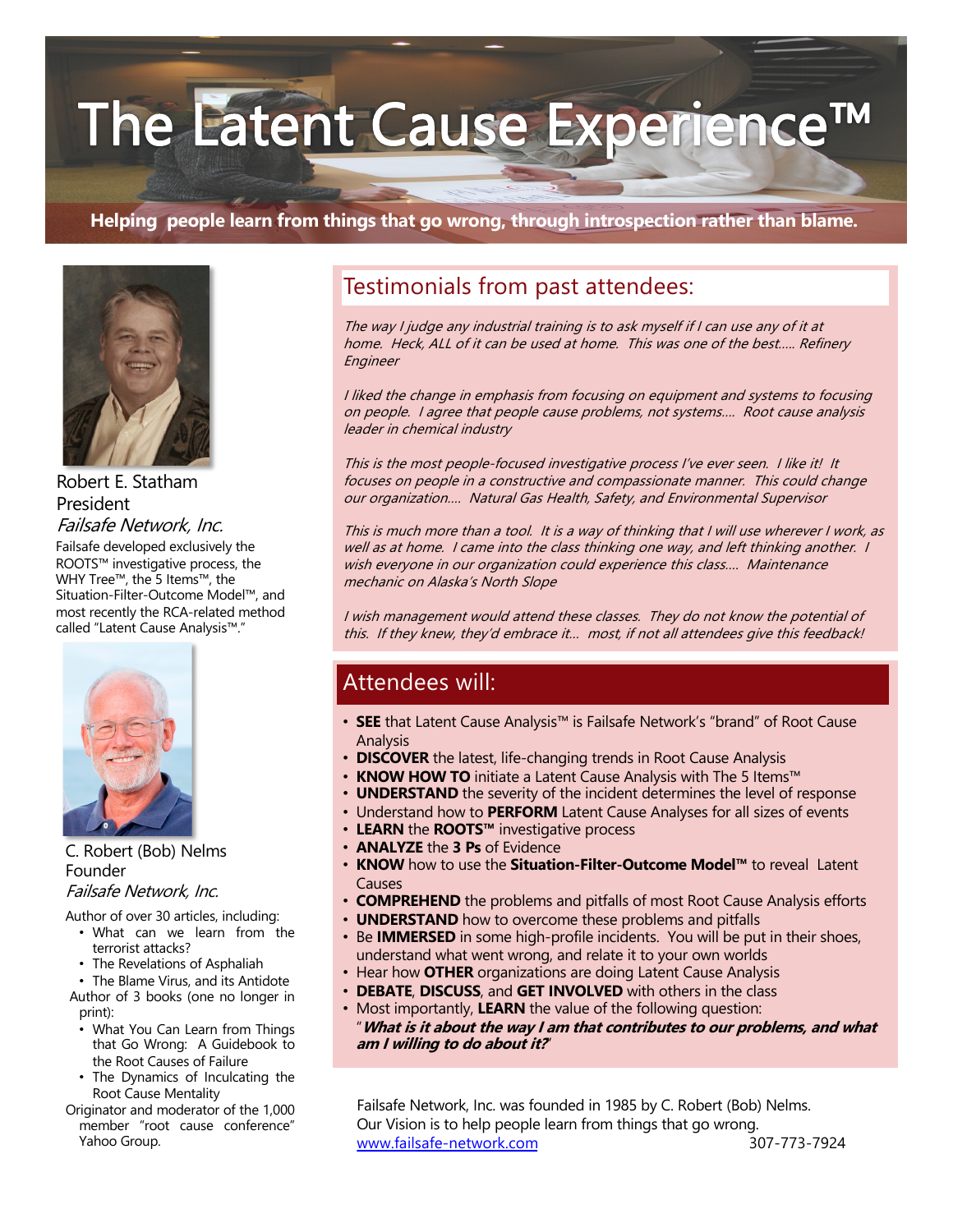## Overview of the "experience."

Unexpected, unplanned pain is arguably the most valuable phenomena of life, yet most people run from it as fast as possible. This experience will change your attitude towards failure and its causes. It will challenge you and your organization to **learn from smaller and smaller problems**, instead of waiting for "the big one" to occur. You will be taught how to do a most effective Root (Latent) Cause Analysis. You will feel like you are present in actual case studies that will be presented. You will also learn how to set-up your organizations to maximize learning from things that go wrong.

Throughout this 4-day experience, breakout sessions and examples will be used to help you **discover** essential concepts, providing realistic scenarios to encourage discussion. **But most importantly**, you will discover the truth about things that go wrong: It's not our equipment that causes our problems. It's not even our systems that cause our problems. It's something that is totally within our control: It's us. All of us.

| Agenda                                                                                                                                                                    |                                                                                                                                                                                                                |  |
|---------------------------------------------------------------------------------------------------------------------------------------------------------------------------|----------------------------------------------------------------------------------------------------------------------------------------------------------------------------------------------------------------|--|
| Day 1                                                                                                                                                                     | Day 3                                                                                                                                                                                                          |  |
| Introductions. Breakout sessions, drawing an "aladnam."                                                                                                                   | Overnight thoughts and review. Round-robin views are<br>great. They give everyone a chance to share.                                                                                                           |  |
| What is Latent Cause Analysis? It is not what you think.<br>Latent Cause Analysis Model: The basic model of LCA is<br>explained and demonstrated with simple examples.    | What to do with Evidence after it has been gathered.<br>How to summarize evidence, and what to do with it after it's<br>been summarized.                                                                       |  |
| Case Study: The Lessons of the Challenger Explosion.<br>You will feel like you were there, because you will put yourself<br>in their shoes.                               | The Stakeholder Concept <sup>™</sup> , and why it makes ALL the<br>difference. Don't tell people the causes of their problems.<br>Instead, ask them to tell you - after you show them the<br>evidence.         |  |
| Inculcation of Latent Cause Analysis: The strategy to help an<br>organization inculcate a latent cause mentality and the need<br>for advocates to help drive the process. | How to Identify Stakeholders and help them see themselves<br>as part of their problems. Stakeholders are people with "skin<br>in the game" - people that need to change as a result of the<br><i>incident.</i> |  |
| Day 2                                                                                                                                                                     | Day 4                                                                                                                                                                                                          |  |
| Overnight thoughts and review. Breakout session.                                                                                                                          | The WHY Tree <sup>TM</sup> , it's use and abuse. <i>What is a WHY Tree,</i><br>when should it be used, and when should it NOT be used.                                                                         |  |
| Introducing the ROOTS™ Investigative Process.<br>Explaining the acronym.                                                                                                  | Using the Situation-Filter-Outcome Model™ to reveal<br>Latent Causes. The SFO Model is the most practical way to<br>consistently reveal Latent Causes.                                                         |  |
| Beginning all investigations with The 5 Items <sup>™</sup> .<br>The standard investigative starting point.                                                                | <b>Translating</b> your findings in a way that will cause behavior<br>change. How can you get other people to learn what you<br>have learned?                                                                  |  |
| The 3 Ps of Evidence.<br>People, Physical, and Paper Evidence, and how to let the<br>evidence quide you.                                                                  | How to Sustain the entire LCA effort so that it does not decay<br>over time. Failsafe embraces the Mother-Source concept - a<br>dedicated group of people who are keepers of the process.                      |  |
| The Vector Approach™ to Evidence Gathering.<br>The 3 Ps offer a 3-pronged, independent view into the causes<br>of a problem.                                              | A closing practice session to remember. Skits, fun, and<br>judging for best team, best actor, and best actress.                                                                                                |  |
| Practicing the Vector Approach. You might lose sleep over<br>this one. It's intriguing!                                                                                   | Review and sharing. Round -robin sharing.                                                                                                                                                                      |  |

Even More

Many, many practice sessions, you'll be in different groups every day, video clips to emphasize points, role playing, skits, debate, plenty of breaks, laughs, tears, templates, techniques, stories, wonders, cartoons, suggestions, but most of all **an experience you will not forget.**